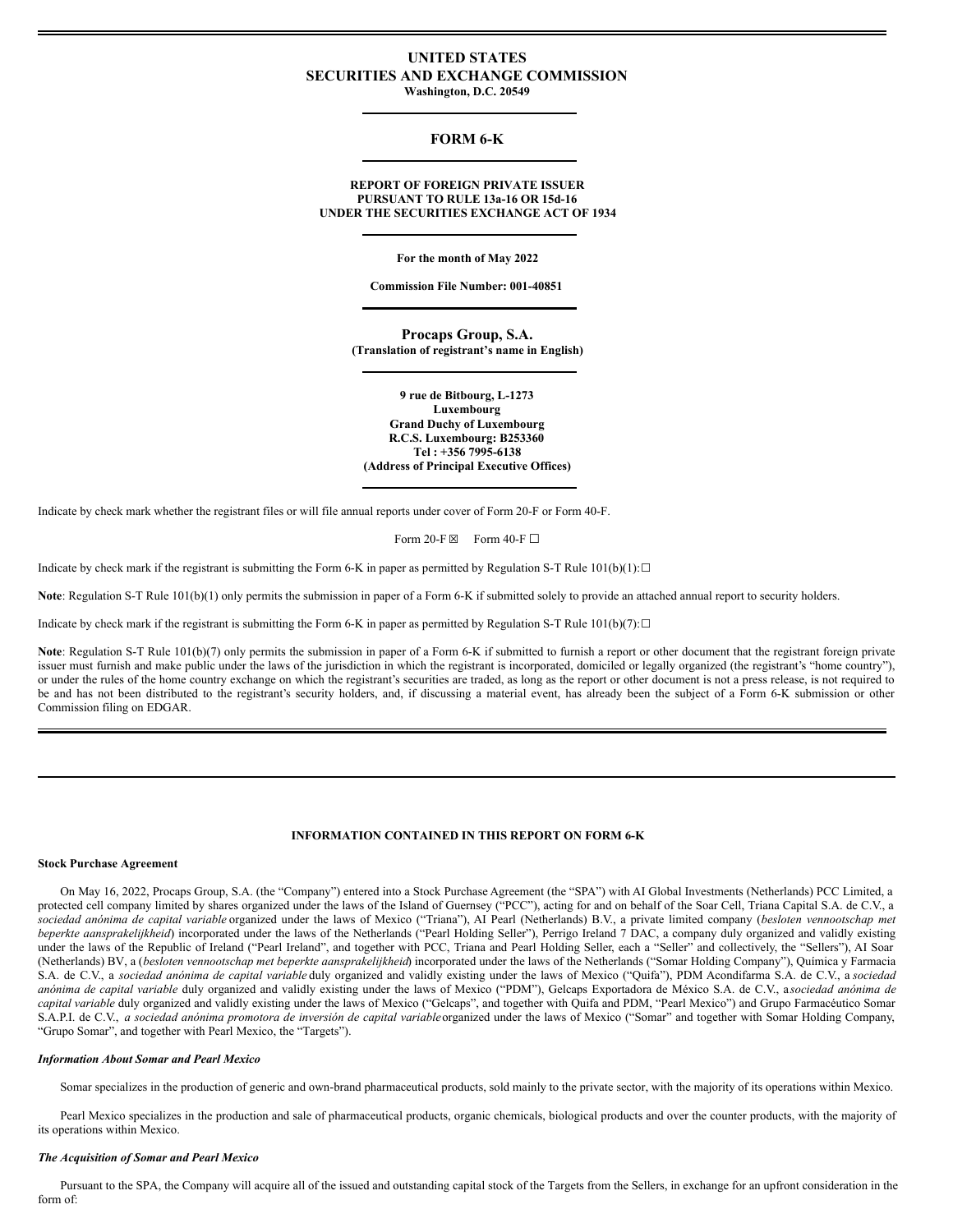- (i) an aggregate amount of cash in U.S. dollars equal to approximately \$303.0 million, subject to customary adjustments for working capital, net debt and other items (the "Closing Cash Consideration Payment"), which will be allocated to each Seller in accordance with the percentages set forth in the SPA; and
- (ii) a vendor loan receivable in an aggregate amount in U.S. dollars equal to approximately \$24.3 million (the "Stock Consideration Receivables" and together with the Closing Cash Consideration Payment, the "Closing Consideration Payments"), which will be allocated to Triana and PCC in accordance with the percentages set forth in the SPA.

On the closing (the "Closing") of the transactions contemplated by the SPA (the "Acquisition"), the Company shall issue to PCC and Triana, pursuant to the terms of the SPA and those certain Stock Consideration Subscription Agreements to be entered into on or about the date of the Closing, between the Company and each of PCC and Triana (the "Stock Consideration Subscription Agreements"), approximately 3,081,730 ordinary shares of the Company, nominal value \$0.01 per share (the "Ordinary Shares"), based on a price per Ordinary Share of \$7.8878 (the volume-weighted average price per share, rounded to the nearest four decimal points, of Ordinary Shares quoted on the Nasdaq (as reported on Bloomberg L.P. under the function "VWAP"), for the period of 30 consecutive trading days ending on the trading day immediately prior to the date of the SPA) (the "Closing Stock Consideration Payment"), which shall be paid-up by each of PCC and Triana by way of set-off against the respective portions of the Stock Consideration Receivables held by PCC and Triana against the Company, in accordance with article 420-23 of the Luxembourg Law on Commercial Companies dated 10 August 1915, as amended.

Additionally, at the Closing, the Company shall pay the Sellers an aggregate amount of cash in U.S. dollars, as converted based on the exchange rate of MXN\$20.5693 to US\$1.00 (the "Applicable Exchange Rate"), equal to 70.0% of PCC's good faith estimate of the valued added tax receivables of Pearl Mexico and its subsidiaries that have been reported to the tax authorities as a result of the filing of any value-added tax return on or prior to the date of the Closing (the "Filed VAT Receivables"), minus MXN\$48,177,093, and subject to certain adjustments set forth in the SPA.

In addition to the upfront consideration paid or issued at the Closing, the Sellers have a right to receive a contingent payment in U.S. dollars, as converted based on the Applicable Exchange Rate, in the amount by which the gross profit of Targets and its subsidiaries for the fiscal year ended December 31, 2022 exceeds MXN\$1,490,000,000, multiplied by 3.85, with a maximum amount payable of MXN\$300,000,000.

#### *Conditions to Each Party's Obligations*

The obligations of the parties to consummate the Acquisition are subject to the satisfaction or waiver of customary closing conditions at or prior to the Closing, including (i) no injunction, writ or preliminary restraining order or any order of any nature issued by any governmental authority to the effect that the Acquisition may not be consummated as provided in the SPA will have been issued and remain in effect, no proceeding or lawsuit will have been commenced by any governmental authority for the purpose of obtaining any such injunction, writ or preliminary restraining order, and no written notice will have been received from any governmental authority indicating an intent to restrain, prevent, materially delay or restructure the Acquisition ("No Adverse Proceeding Condition"); (ii) all consents, approvals, orders or authorizations of any governmental authority required in connection with the execution or performance of the SPA, including any regulatory antitrust approvals shall have been obtained and be in full force and effect (the "Government Approval Condition"); and (iii) execution and delivery of the Registration Rights and Lock-Up Agreement (as defined below) and Stock Consideration Subscription Agreements.

The obligations of the Company to consummate the Acquisition are subject to certain additional conditions at or prior to the Closing, including (i) the accuracy of certain representations and warranties of the Sellers and the Targets except, with respect to certain representations and warranties, where the failure of such representations and warranties to be true and correct would not, individually or in the aggregate, reasonably be expected to have a material adverse effect on the business, assets, condition or results of operations of the Targets and its subsidiaries, taken as a whole, or the ability of the Company to consummate the Acquisition; (ii) the performance or compliance in all material respects with all covenants and provisions of the SPA ((i) and (ii) being referred to as "Sellers' and Targets' Representations, Warranties and Covenant Conditions"); (iii) delivery by the Targets of annual audited financial statements as of and for the years ended December 31, 2021 and 2020 on or prior to July 15, 2022, and (iii) the delivery to the Company of certifications as to the satisfaction of the conditions.

The obligations of the Sellers to consummate the Acquisition are subject to certain additional conditions at or prior to the Acquisition Closing, including (i) the accuracy of certain representations and warranties of the Company except, with respect to certain representations and warranties, where the failure of such representations and warranties to be true and correct would not, individually or in the aggregate, reasonably be expected to have a material adverse effect on the business, assets, condition or results of operations of the Company and its subsidiaries, taken as a whole, or the ability of the Sellers to consummate the Acquisition; (ii) the performance or compliance in all material respects with all covenants and provisions of the SPA ((i) and (ii) being referred to as "Company's Representations, Warranties and Covenant Conditions"); (iii) delivery of an amendment to the Company's Registration Rights and Lock-Up Agreement dated September 29, 2021, by and among, the Company, Union Group International Holdings Limited, Union Acquisition Associates II, LLC, each of the persons and entities listed on Exhibit A thereto and each of the persons and entities listed on Exhibit B thereto (the "Existing Registration Rights and Lock-UP Agreement") to conform the terms thereof with the terms of the Registration Rights and Lock-Up Agreement; and (iv) the delivery to PCC of certifications as to the satisfaction of the conditions.

#### 2

#### *Representations and Warranties*

The SPA contains customary representations and warranties of the Company, the Sellers and the Targets, and its subsidiaries, relating to, among other things, their ability to enter into the SPA and the other agreements contemplated thereby to which they are party, their outstanding capitalization, and, in the case of the Targets, representations regarding title to personal, real and leased property, environmental matters, material contracts and licenses, intellectual property and data privacy, required permits for the operations of its businesses, material legal proceedings and tax and employee related matters, among others. The representations and warranties of the Sellers and the Targets contained in the SPA will terminate and be of no further force and effect as of the Closing. The representations and warranties of Company contained in the SPA will survive for a period of 12 months following the Closing, except for certain representations and warranties which will survive until the expiration of the relevant statute of limitations under applicable law.

#### *Covenants*

The SPA contains customary covenants of the parties, including, among others, covenants providing for (i) the operation of the parties' respective businesses prior to consummation of the Acquisition, (ii) the Company's efforts to obtain representation and warranty insurance that insures for any losses deriving from a breach, or any failure to be true, of the representations and warranties given by the Sellers and the Targets, (iii) the parties' efforts to satisfy conditions to consummate the Acquisition, (iv) the Sellers and the Targets providing access to information, facilities, personnel and advisors of the Targets to the Company and the parties providing debt financing for the Acquisition, (v) Seller's efforts to cooperate with the Company to obtain debt financing for the Acquisition, including delivery of audited and unaudited financial statements of the Targets and certain of its subsidiaries at or prior to certain specified dates, (vi) the protection of, and access to, confidential information of the parties, (vii) the parties' efforts to obtain necessary approvals from governmental authorities, including antitrust approvals, (viii) Quifa and Pearl Holding entering into an instrument of assignment, and causing the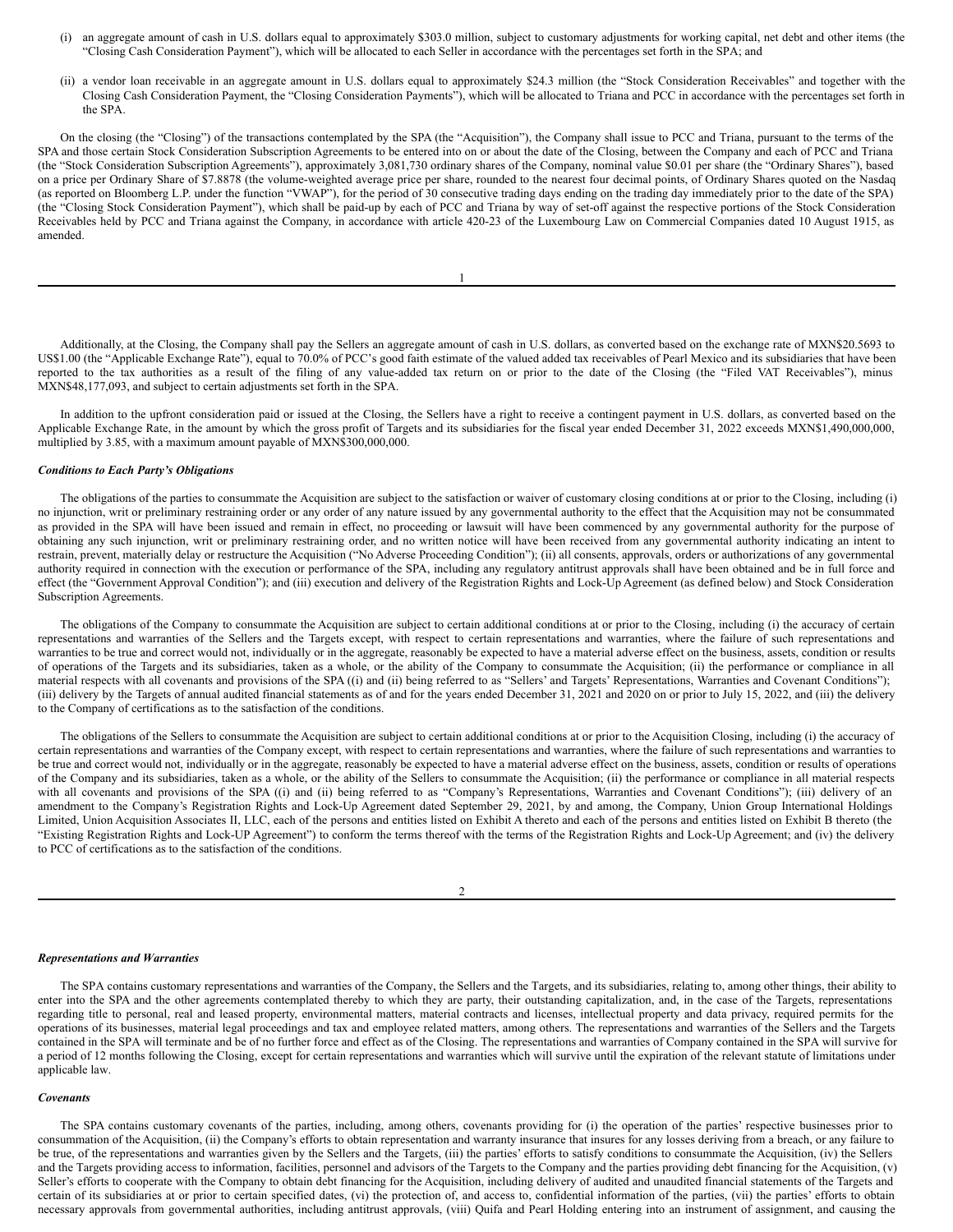entities that sold Pearl Mexico to Pearl Holding to enter into such instrument, pursuant to which Pearl Holding shall assign to Quifa certain rights and obligations under the stock purchase agreement pursuant to which Pearl Holding acquired Pearl Mexico, and (ix) the Company's efforts to amend or payoff certain existing debt financing. The covenants of the parties contained in the SPA will terminate and be of no further force and effect as of the Closing, except for those covenants that by their terms require performance after the Closing.

Additionally, the parties to the SPA have agreed that the Company shall pay to the Sellers 30% of the amount of the Filed VAT Receivables collected by Pearl Mexico and its subsidiaries from the date of the Closing through the later of (i) the date on which the totality of the Filed VAT Receivables is collected, and (y) 18 months after the date of the Closing (the "Excess VAT Receivables"), in U.S. dollars, as converted based on the Applicable Exchange Rate; provided that the aggregate amount of Excess VAT Receivables due and payable to the Sellers shall be limited to an amount that is equal to (a) the amount of the Filed VAT Receivables *minus* the MXN\$48,177,093, multiplied (b) by 0.30.

Breaches of covenants by the Sellers, covenants of the Targets to be performed prior to Closing, and certain representations and warranties of the Sellers will be subject to the indemnification provisions set forth in the SPA.

#### *Termination*

The SPA may be terminated and all the transactions contemplated therein abandoned at any time prior to the Acquisition Closing:

- (i) by mutual written consent of PCC and the Company;
- (ii) by either PCC or the Company, upon written notice to the other, if the Closing shall not have occurred on or before December 31, 2022 (the "Termination Date"); provided, however, that if (A) on the Termination Date all of the conditions to each party's obligations have been satisfied (or, with respect to the conditions that by their terms must be satisfied at the Closing, are capable of being so satisfied if the Closing would have occurred) or duly waived other than the Government Approval Condition, then PCC or the Company may extend the Termination Date up until April 30, 2023 by delivery of written notice of such extension to the other prior to the Termination Date, or (B) on the Termination Date a burdensome condition shall have been imposed by the Mexican antitrust authorities or any other governmental authority and the notice period set forth in the SPA shall have not expired, then the Termination Date shall be automatically extended up until three (3) business days after the expiration of such notice period (the Termination Date, as so extended under (A) or (B), the "Extended Termination Date"); provided that the right to terminate the SPA under (ii) shall not be available to any party whose failure to fulfill any obligation under the SPA shall have been the cause of, or shall have resulted in, the failure of the Closing to occur on or prior to the Termination Date or the Extended Termination Date, as applicable;

- (iii) by the Company, upon notice to PCC, if (A) the Company is not then in material breach of any provision of the SPA, and (B) if there shall be any final actions, conditions, limitations, restrictions or requirements imposed upon the Company, any Seller or any of the Targets in connection with obtaining antitrust approvals that would impose any requirement to sell, license, assign, transfer, divest, hold separate or otherwise dispose of, before or after the Closing, or require Seller to retain, any assets or businesses of the Company or the Targets, generating, individually or in the aggregate, greater than 12.5% of the combined Targets' revenue from third parties (measured based on the twelve calendar month period ending on December 31, 2021) and the Company elects not to accept to be subject to such burdensome condition;
- (iv) by the Company if (A) the Company is not then in material breach of any provision of the SPA and (B) there has been a violation or breach by any Seller or Target of any covenant, representation or warranty contained in the SPA, or there has been any event, in each case, that would cause any of the Sellers' and Targets' Representations, Warranties and Covenant Conditions not to be satisfied and such violation or breach is either (1) not capable of being cured prior to the Termination Date or the Extended Termination Date, or (2) if curable, is not cured by the applicable Sellers and/or Targets or affiliates thereof within the earlier of (x) 30 days after the giving of notice by the Company to PCC and (y) five days prior to the Termination Date or the Extended Termination Date, as applicable, and such violation or breach has not been waived by the Company;
- (v) by the Sellers, upon notice from PCC to the Company, if (A) each Seller and Target is not then in material breach of any provision of the SPA and (B) there has been a violation or breach by the Company of any covenant, representation or warranty contained in the SPA, or there has been any event, in each case, that would cause any of the Company's Representations, Warranties and Covenant Conditions not to be satisfied and such violation or breach is either (1) not capable of being cured prior to the Termination Date or (2) if curable, is not cured by the Company within the earlier of (x) 30 days after the giving of notice by the PCC to the Company and (y) five days prior to the Termination Date, and such violation or breach has not been waived by PCC;
- (vi) by the Sellers, upon notice from PCC to the Company, if (A) each Seller and Target is not then in material breach of any provision of the Agreement; and (B) there has been a violation or breach by the Company of any covenant to obtain antitrust approvals that would cause any of the Government Approval Condition and the No Adverse Change Condition not to be satisfied and such violation or breach is either (1) not capable of being cured prior to the Termination Date or the Extended Termination Date, as applicable, or (2) if curable, is not cured by the Company within the earlier of (x) 30 days after the giving of notice by PCC to the Company and (y) five days prior to the Termination Date or the Extended Termination Date, as applicable, and such violation or breach has not been waived by PCC; or
- (vii) by the Company, upon notice to PCC, if (A) the Company is not then in material breach of any provision of the Agreement; and (B) the audited annual financial statements of certain Targets, and certain of its subsidiaries, as of and for the years ended December 31, 2021 and 2020 shall not have been delivered to the Company by July 15, 2022.

If the Agreement is terminated by the Company pursuant to (iii) above or Sellers pursuant to (vi) above, then the Company shall, concurrently with such termination in the case of a termination by the Company pursuant to (iii), or within ten business days in the case of a termination by Sellers pursuant to (vi), pay, or cause to be paid, to the Sellers an antitrust termination fee in the amount of MXN\$500,000,000.

## **Certain Related Agreements**

### *Registration Rights and Lock-Up Agreement*

In connection with the Closing, the Company, Triana and PCC will enter into a Registration Rights and Lock-Up Agreement (the "Registration Rights and Lock-Up Agreement") pursuant to which, among other things, Triana and PCC shall have customary demand and piggyback registration rights in connection with the Ordinary Shares comprising the Closing Stock Consideration Payment, which will be pro rata with the those of the parties to the Existing Registration Rights and Lock-Up Agreement, except that Triana and PCC shall have piggyback registration rights priority over the parties to the Existing Registration Rights and Lock-Up Agreement with respect to \$5.0 million worth of Ordinary Shares based on a VWAP for the period of 30 consecutive trading days ending on the trading day immediately prior to the date of the Closing.